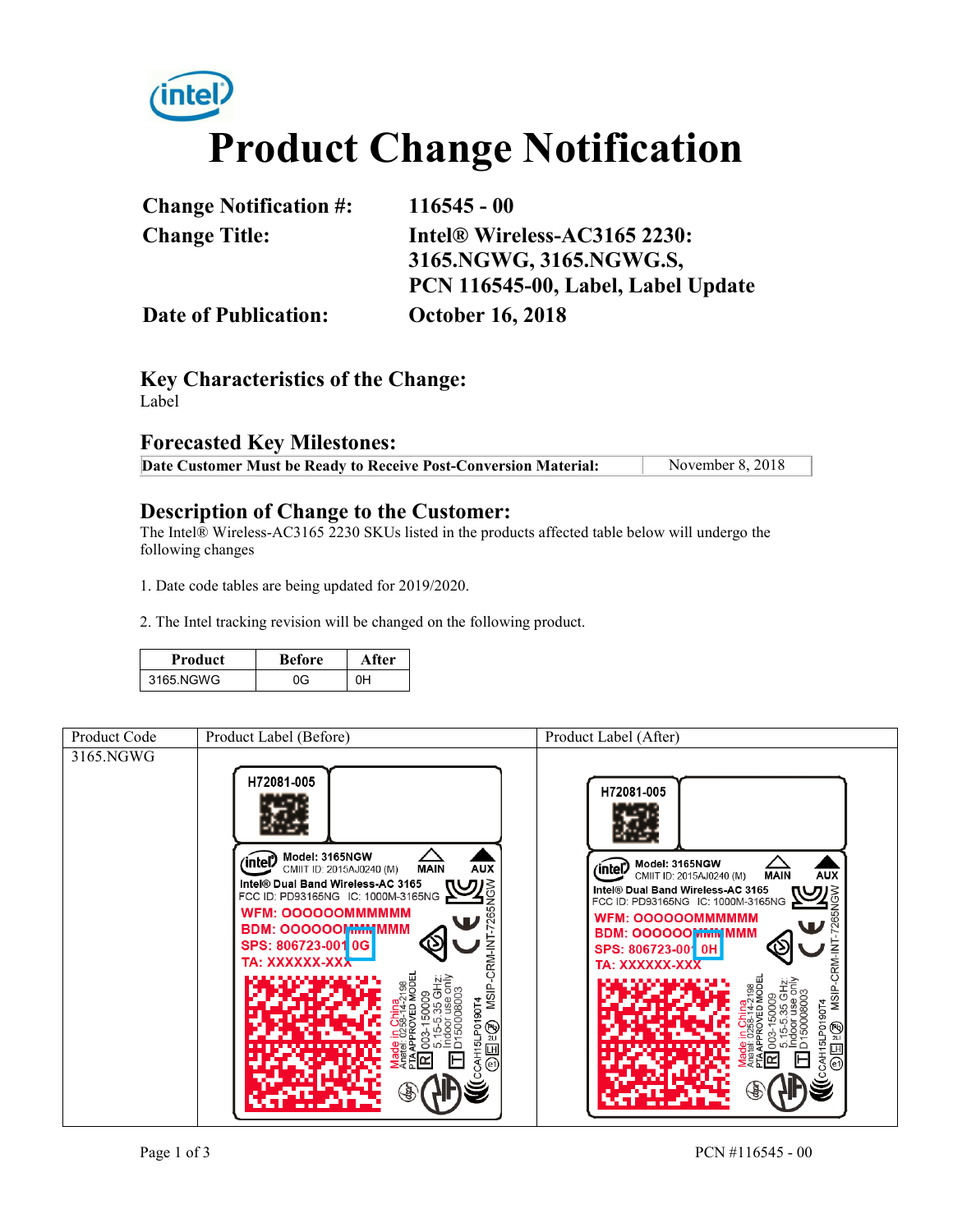

#### **Customer Impact of Change and Recommended Action:**

The label changes to the products do not affect functionality. Intel anticipates no impact to customers.

Intel will attempt to deplete pre-conversion material before shipping post-conversion material but there is a possibility of Intel shipping mixed inventory. Therefore, customers will need to manage and migrate to the post-conversion material as soon as possible.

Milestone dates are estimates and subject to change based on business and operational conditions.

Please contact your local Intel Field Sales Rep if you have any further questions about these changes.

| Trouders Ameeted / Then Ordering Coucs. |        |                      |                       |  |
|-----------------------------------------|--------|----------------------|-----------------------|--|
| <b>Product Code</b>                     | MM#    | <b>Pre Change TA</b> | <b>Post Change TA</b> |  |
| 3165.NGWG                               | 940106 | H71304-009           | H71304-010            |  |
| 3165.NGWG.S                             | 940107 | H72060-007           | H72060-008            |  |

#### **Products Affected / Intel Ordering Codes:**

### **PCN Revision History:**

| <b>Date of Revision:</b> | <b>Revision Number:</b> | Reason:                  |
|--------------------------|-------------------------|--------------------------|
| October 16, 2018         | 00                      | Originally Published PCN |